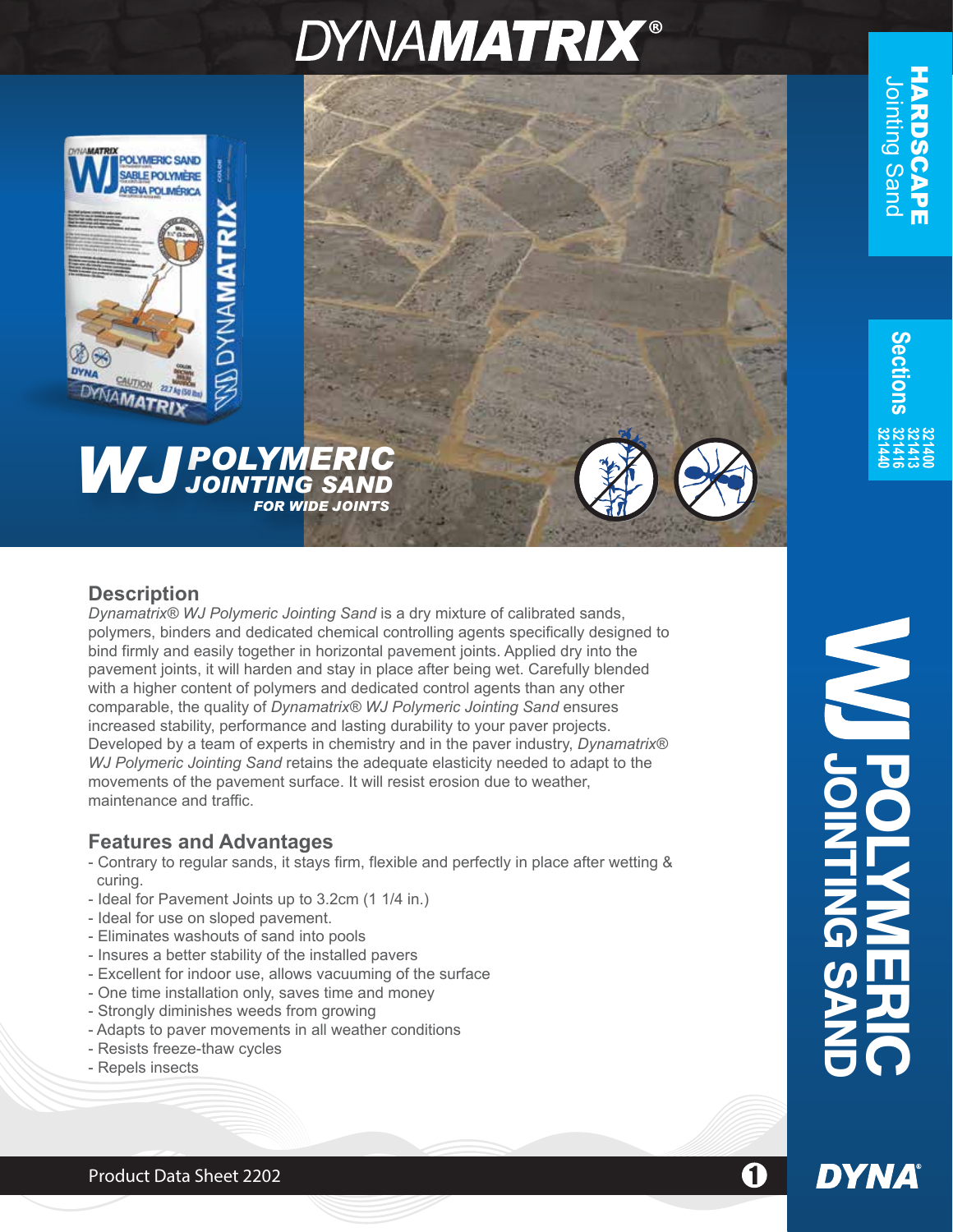<u>ဟ</u> **e**

**ctions**

**321400 321413 321416 321440**

# **DYNAMATRIX®**

## **Standards**<br>Exceeds:

**ICPI Tech Spec. 2, 5, 9 ASTM C 144 CSA A179 CSA A82.56M**



DYNA® Polymeric Jointing Sand is well below the "OSHA's [standard \(29 CFR 1926.1153\) limits for construction material.](https://www.osha.gov/silica/SilicaConstructionRegText.pdf) Click **HERE** to read more about the OSHA's Silica Standard.

## **Recommended Surfaces**

*Dynamatrix® WJ Polymeric Jointing Sand* should be used to fill pavement joints of Pavers, Slabs and Natural Stones installed on horizontal surfaces such as driveways, patios, pool decks and garden areas.

## **Joint Specification**

Minimum Depth of Joint: 2.5cm (1 inch) Maximal Width of Joint: 3.2cm (1 1/4 inch)

## **Coverage**

Depending on the width of your pavement joints, a 22.7kg (50lbs) bag of *Dynamatrix® WJ Polymeric Jointing Sand* will cover from 2 to 8 m2 (20 to 80 sq/ft).

## **Directions**

### **A. Requirements (Before getting started)**

- The pavement surface and joints must be totally dry.
- The outdoor temperature must be greater than 10°C (50°F)
- No rain should be forecasted within the next 24 hours of installation. **Optimal results:** It should be sunny, dry, with temperatures greater than 20°C (68°F).

### **B. Testing**

Before using this product, always test the product on a small zone (1m2 / 10 sq/ft) of your pavement making sure to follow the instructions carefully. Let dry for 24 hours. If you are satisfied with the results, proceed with the entire surface area.

### **C. Installation**

- 1. Sweep *Dynamatrix® WJ Polymeric Jointing Sand* evenly into the pavement joints using a push broom until the joints are filled completely.
- 2. Remove all sand residues from the top of the pavement, using a mechanical leaf blower.
- 3. Compact sand into pavement joints as prescribed by your paving stone manufacturer's recommendations.
- 4. If necessary, after compaction, brush in a small amount of Polymeric Sand to ensure that the joints are filled to approximately 0.3 cm (1/8 inch) from the top edge of the pavers.
- 5. Blow off with the leaf blower all sand excess and dust residues from the top of the pavement making sure that the surface is perfectly free of all particles.

### **D. Watering the sand joints**

**Important:** You will need to gradually water the Polymeric Sand 3 times. When doing so do not direct any water on the joints as it will displace the sand from the

POLYMERIC

JOINTING SAND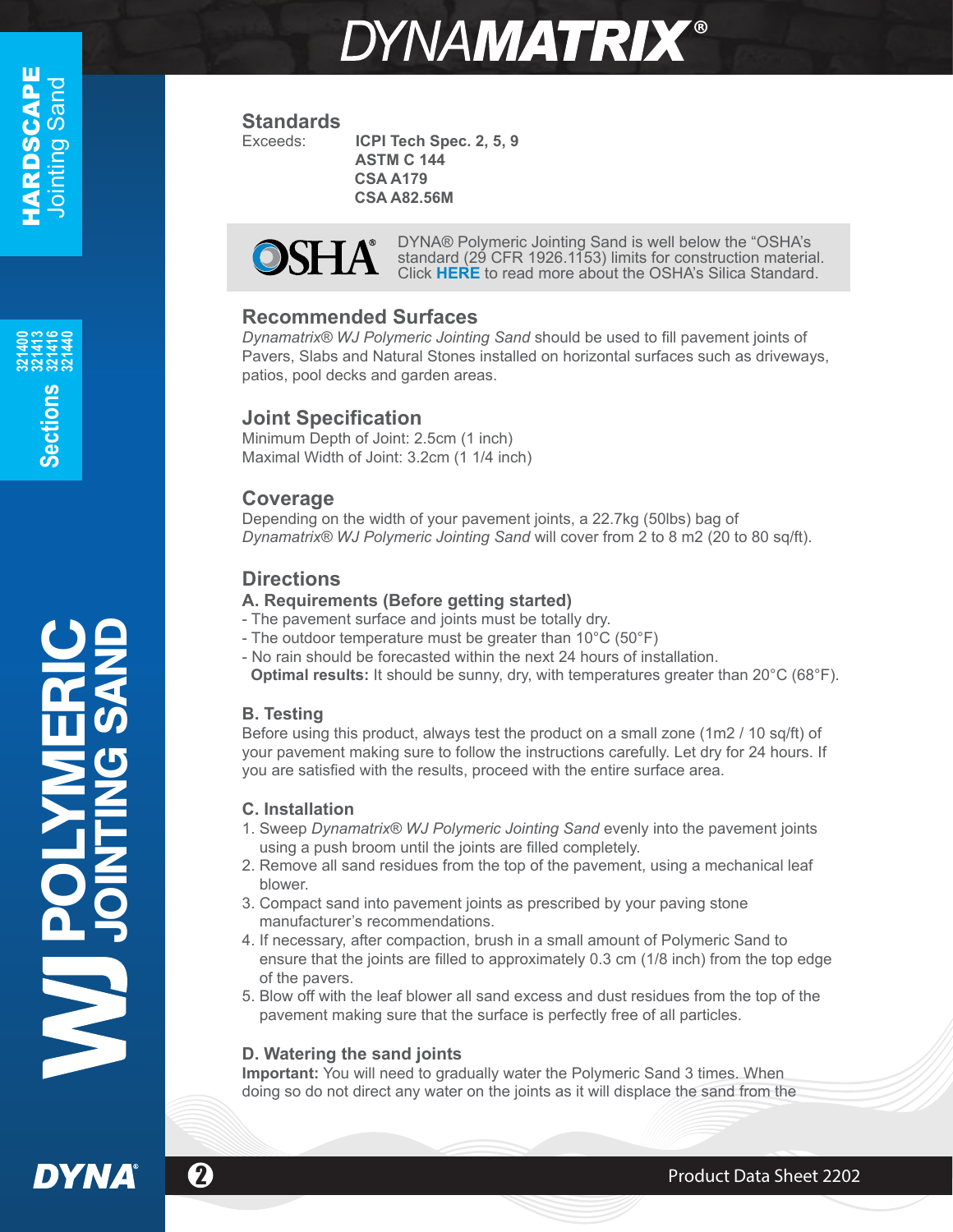## **DYNAMATRIX®**

joints. Also, make sure not to over flood the placement joints as this will wash away the active ingredients from the polymeric sand, leading to poor results or failure.

#### **i) First Wetting**

- 1. Work in sections of about 100 m2 (1000 sq/ft).
- 2. Use a water hose equipped with a shower head working at medium debit. A good water debit is necessary but no pressure that could displace the sand from the ioints.
- 3. Starting at the highest elevation of your surface, position the shower head at 1 foot from the surface and shower the stones in a sweeping movement from left to right. Clean the stone surface rapidly while allowing the water to slowly migrate and channel into the joints. This first step will ensure that your stones are thoroughly free of all dust and will wet and stabilize the sand.
- 4. When finished watering your first section, you are then ready to proceed to the second wetting.

**Notes:** Focus on watering the stones not the pavement joints. By doing so, you will remove any fine particles that could have adhered to the pores of the substrate and keep the sand perfectly stable in the pavement joints. If pooling of water happens on top of the joints, proceed to wet another zone of your section.

#### **ii) Second and Third Wettings**

- 1. Change your sprayer. Now use a water hose equipped with a fine mist sprayer. If available, use a pressure washer to work faster.
- 2. Start again at the top of your surface and direct a fine mist of water in the air so that water gently drops down on the pavement surface and the joints. Do so until the sand joints and pavement surface have become moistened. Do not allow pooling of water on the sand joints.
- 3. Wait 5 to 10 minutes and repeat Step 2 one more time.

#### **iii) Final Verification**

10 minutes after the Third Wetting, verify if the Polymeric Sand is thoroughly moistened. To do so, empty the sand joint in a few places using a key or a small screwdriver. Your sand should be moist all the way through. If you notice that water has not fully penetrated the joints, proceed with another fine mist application of water (as in step ii) until desired results are obtained.

#### **iv) Drying Time**

24 hours in dry warm weather.

### **Packaging**

*Dynamatrix® WJ Polymeric Jointing Sand* is available in 22.7kg (50lbs) bags.

#### **Health & Safety**

CAUTION: MAY IRRITATE EYES. MAY IRRITATE SKIN. MAY CAUSE ALLERGIC SKIN REACTION. HARMFUL IF INHALED. PROLONGED INHALATION MAY CAUSE LUNG DAMAGE AND CANCER. Sweeping may cause airborne dust. Inhalation is a serious health risk. Do not get in eyes. Do not get on skin or clothing. Avoid breathing dust. Wear a regulated safety mask (NIOSH).

#### **KEEP OUT OF REACH OF CHILDREN**

<u>က</u> **e**

**DYNA**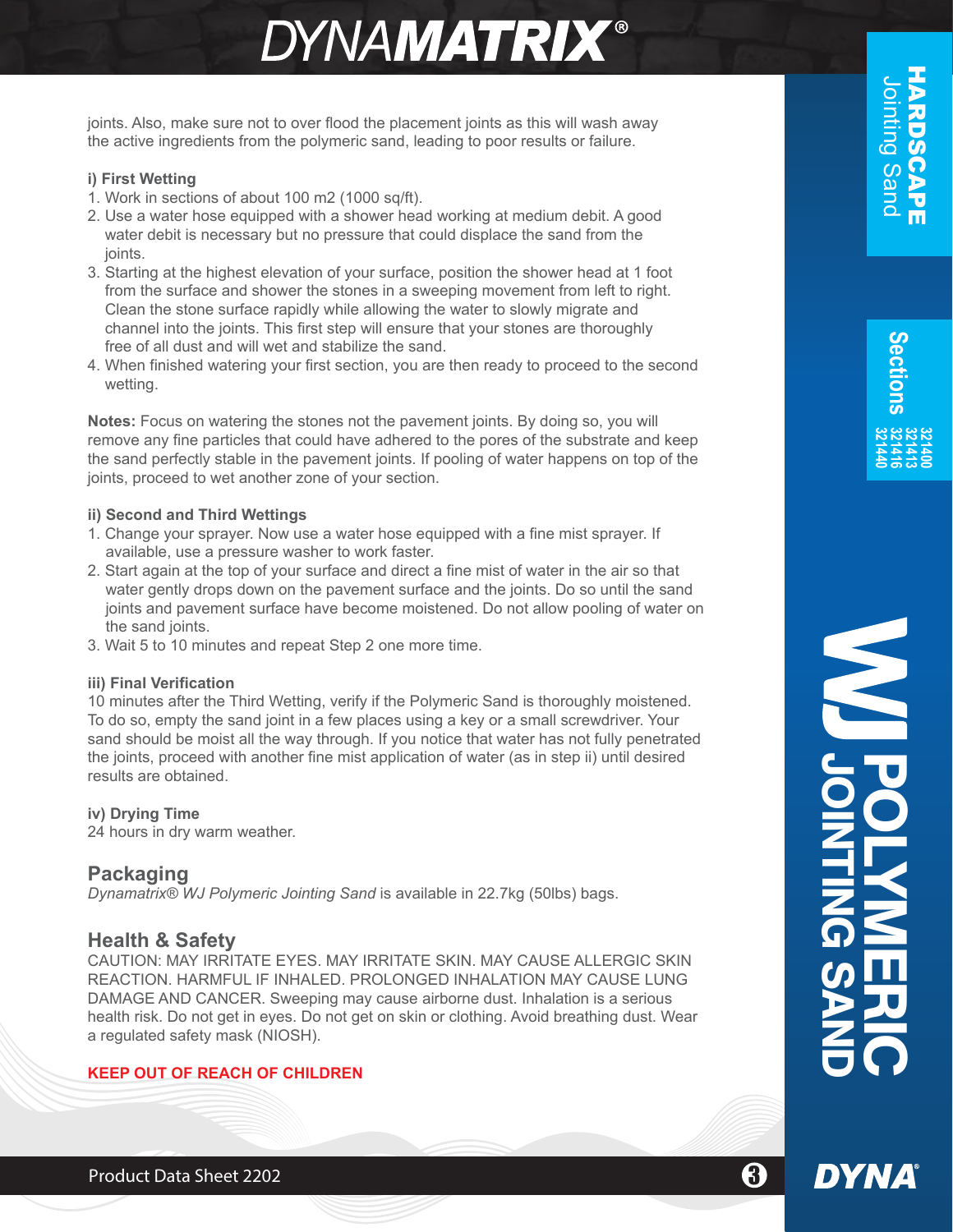POLYMERIC JOINTING SAND

# **DYNAMATRIX®**

FIRST AID: Contains Silica Crystals. If swallowed, call a Poison Control Centre or doctor immediately. Do not induce vomiting. If in eyes, rinse with water for 15 minutes and call a physician. If on skin or clothes, rinse well with water and soap for 15 minutes. If inhaled, move victim to fresh air and get immediate medical attention.

WARNING: This product contains silica crystals which are known to the state of California to cause cancer.

FOR PROFESSIONAL USE ONLY. Refer to MSDS for additional information.

## **Storage**

Keep product stored in a dry area.

## **Caution**

- Do not leave any Polymeric Sand on the stone surface prior to wetting as it will bond there and will be difficult to remove.
- This product is not a substitute to mortar.
- Do not apply Polymeric Sand to a wet or damp pavement surface.
- Do not apply Polymeric Sand if rain is forecasted in the next 24 hours after installation.
- Do not use Polymeric Sand if the pavement surface is installed directly on concrete or does not have a draining bed.
- Stay off freshly sanded surface for a minimum of 15 hours.
- Do not exceed the prescribed joint width size of 3.2cm (1 1/4 inch)
- This product can not be submersed in water.

## **Limited Warranty**

This premium quality product was designed to satisfy the user. If you are not satisfied after Surface Testing on a small area, please contact our technical service department immediately. NO WARRANTIES expressed or implied are offered by *DYNA*. The Manufacturer's liability is limited to the replacement of products proven defective. The user assumes all risks and liabilities associated with the use of this product.

## **Notice**

*DYNA* shall not be liable for incidental and consequential damages indirectly or directly sustained, nor for any loss or injury by the application of this product or for any other intended use. Before using, the user shall determine the suitability of the product for its intended use and the user will assume all risks and liabilities that may arise in connection therewith. *DYNA*'s liability is expressly limited to the replacement of products proven defective.

## **Technical Support**

If you have any questions or if you need any additional information on *DYNA*'s products, please consult our website *www.dyna.ca* or reach us by e-mail at *mail@dyna.ca*.

## **Shipping Information**

Ground and Maritime freight are not regulated for this product.

**DYNA** 

**4** Product Data Sheet 2202